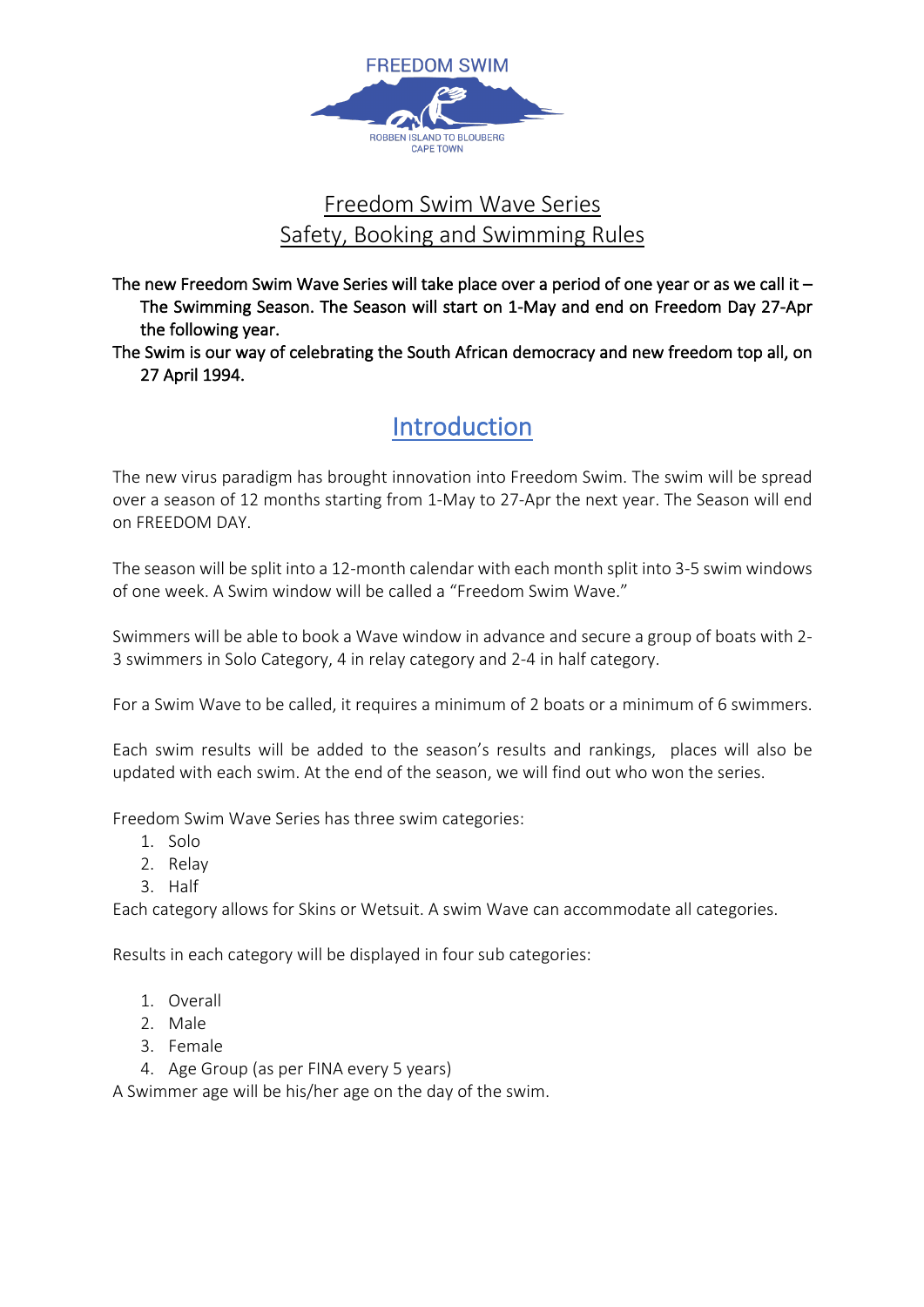

# Entry, Registration and Bookings

- 1) Each swimmer must register to use the website booking facility and to view his/her results over the years. Registration is simple and free on our website. It is done for safety reasons and for ease of entry in future events.
- 2) Once registered you will be able to link to all your previous Freedom Swim records and see your placing overall, per year, Male, Female, Solo, Relay Half, Wetsuit and Skins. Age Group records will be displayed as well.
- 3) All entries are done online.
	- a) Go to Book Swim and find an open Wave window or a place on a boat. It is possible for one person to book a group of swimmers on various dates and boats, as long as they are all registered on the website.
- 4) The Booking system is in a calendar format separated by Month. You can book a swim month in advance if you wish to secure a Wave slot.
- 5) A WAVE is a swim group of up to five boats with up to four swimmers per boat. Each Wave allows for a one-week swim window.
- 6) Each Wave will have several boats and each boat will have up to four swimmers.
- 7) When booking a swim or a group of swimmers:
	- a) Make sure everyone is registered on the website as a member.
	- b) Select the month you wish to swim.
	- c) Select a Swim Wave your week swim window.
	- d) Each boat must have an expected swim time so the group swimming with that boat can stay together during the crossing.
	- e) You may wish to join an existing boat make sure it's the category you swimming in and the expected crossing time is within your swim pace.
	- f) If you are part of a group enter your group based on the expected time of crossing.
	- g) All swimmers in one boat must stay together from the start to end of the swim. Therefore the swim pace of swimmers on the same boat must be similar.
	- h) A group of 5 to 15 swimmers is welcome to select a Wave with 3-5 boats and enter the swimmers per their swim pace.
	- i) It is possible to book several swimmers and several boats.
	- j) Once the group booking is done, you need to confirm all bookings (one button press).
	- k) You will be directed to a payment gateway.
	- l) You need to pay within 7 days to secure your Wave. Else the administrator has the right to cancel your bookings and make the Wave available to others.
	- m) If you pay and are unable to swim you will not lose your fees. We will find you another slot in the season. If you opt to miss the season you will lose your fees.
	- n) An email confirmation will be sent to FS Admin and to all the swimmers.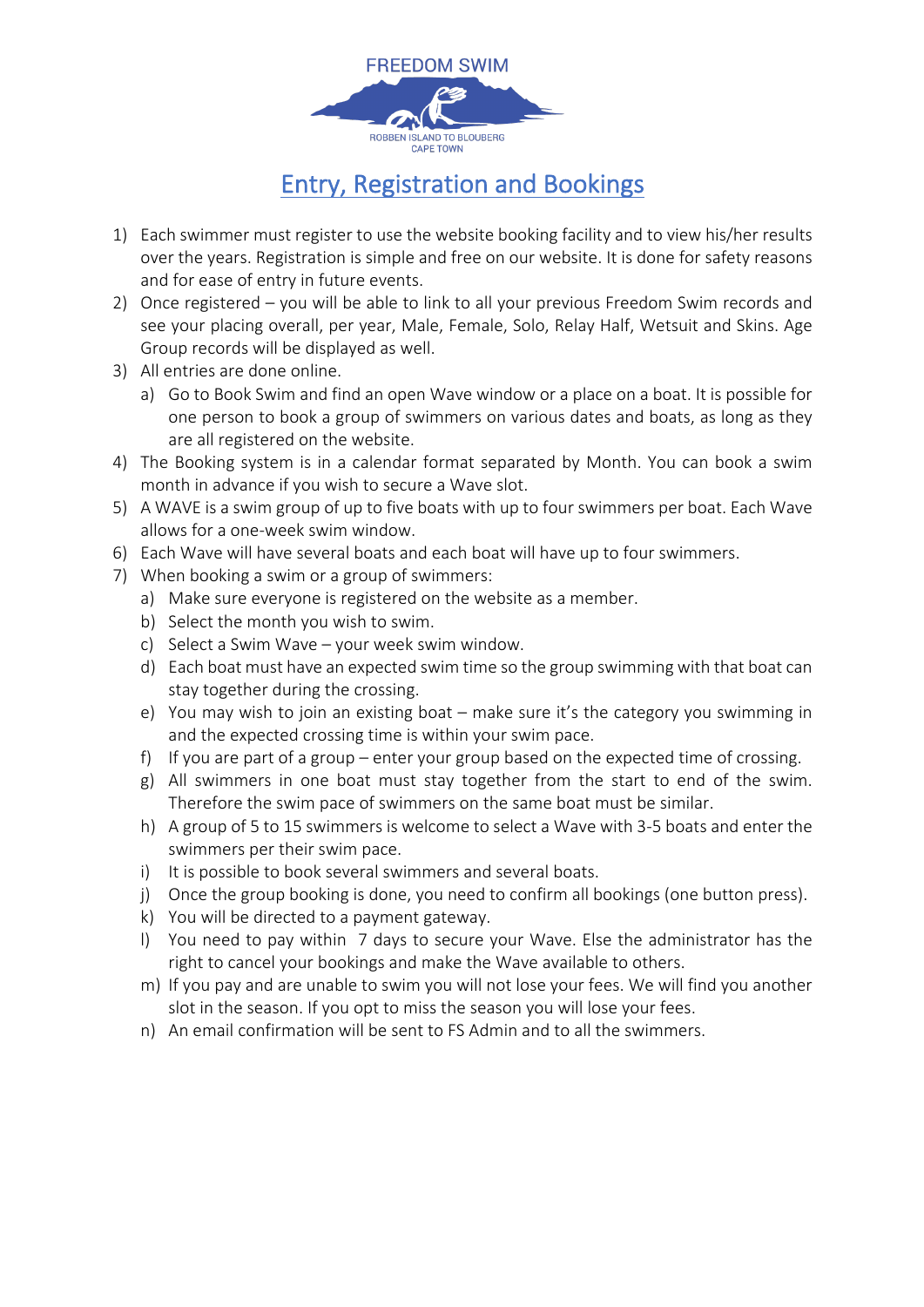

## Swimming Rules

#### SWIM WAVE CALL

The Wave Swim call will be done at least 7 days in advance following the weather forecast.

Swim Wave swimmers must be on standby for their slot. A final call will be made 24h before the swim, following wind, swell and water temp conditions.

Swimmers must bring their own feed and warm clothing.

The swimmer will meet at Oceana boat club. From there we will go to the Island and start the swim from land, on a rock near the start.

The Swim will end in Blouberg on dry land. The swimmer can choose to swim back to the boat and go to Oceana or arrange for someone to pick them up at Blouberg beach.

#### SWIMMING CATEGORIES

1. Solo

A single swimmer swimming the entire distance unassisted. Solo Skins category is in line with the CLDSA rules.

A group of 4 swimmers alternating as long as there is one swimmer in the water at all times. Interval can't be longer than 40minutes. Handover is done in the water with a Hi-5 exchange. All the swimmers must swim the last 200m of the swim together. Time will be taken of the last swimmer touching dry land.

2. Half

Swimmers will be ferried to the start, which is approximately 3.5km from the mainland, Blouberg. Swimmers will start together and swim near the support boats to land.

#### SWIMMING WEAR

· There are two Swimwear options:

o Skin – a standard swimming costume. The costume mustn't extend over the shoulders or below the crotch. No Neoprene allowed.

o Wetsuit – a wetsuit with maximum 5mm as per Triathlon rules.

· Caps

o Skin swimmers only allowed one silicon cap

- o Wetsuit swimmers allowed max 2 silicon caps
- · Goggles

o Standard swimming goggles

- · Ear plugs, nose clips, Swim watch are allowed.
- · Muscle strapping is allowed.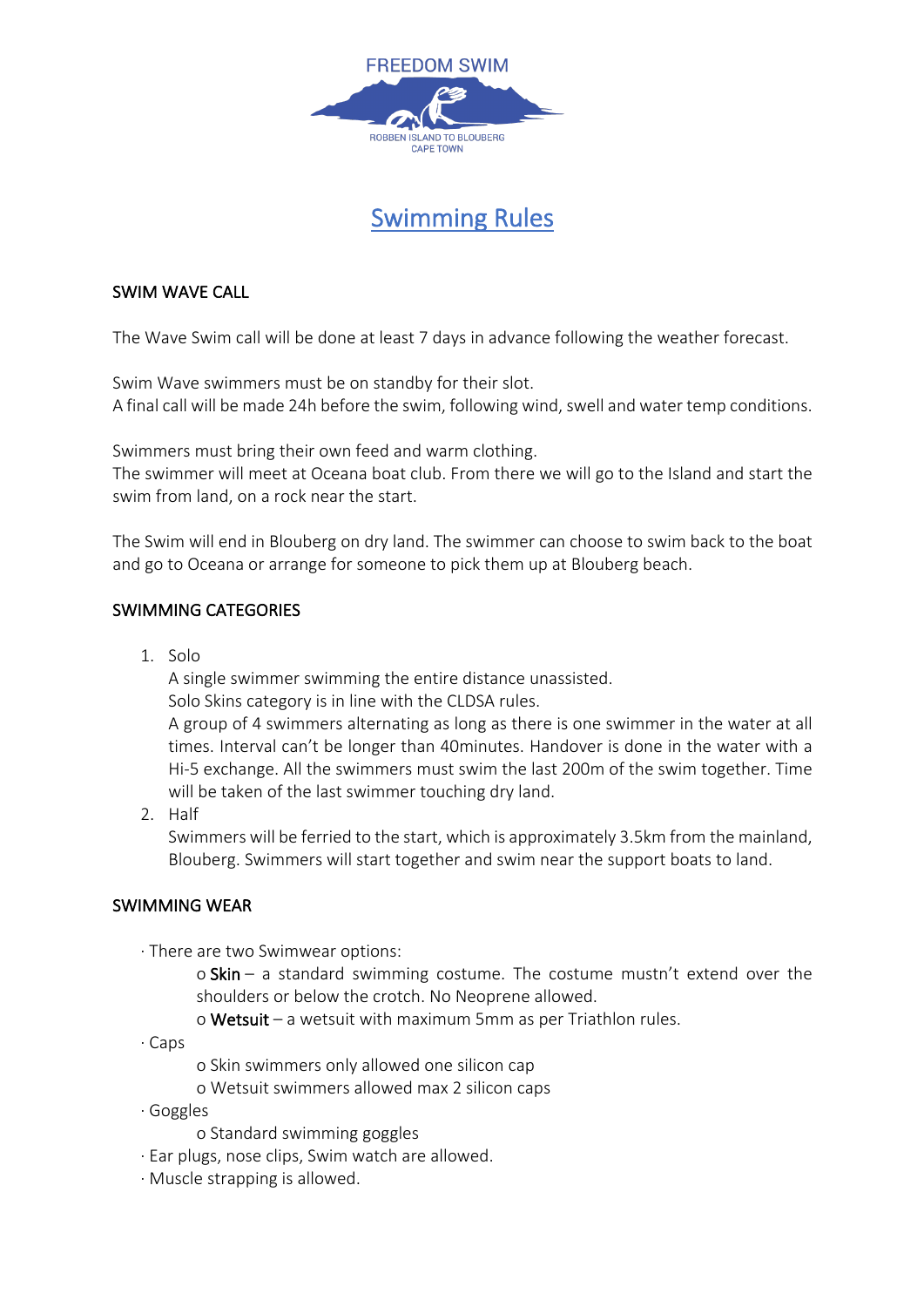

#### QUALIFICATIONS

A swimmer must prove that he/she is fit and capable of attempting the distance and prevailing temperature.

The qualification is based on an honesty system. A swimmer that is not fit or capable will be pulled out if required.

#### PULL-OUT PROCESS

- A swimmer can pull-out at any time during the swim  $-$  (DNF  $-$  did not finish)
- The support boat should pull out its swimmer if the observer deems the swimmer is at risk.
- A paddler can alert the official support boats at any time, should the swimmer require assistance
- Events officials may pull-out any swimmer at any time if they deem the swimmer to be in danger.
- Once a swimmer has been instructed to pull-out he/she will be DNF or DQ.
- Swimmers who refuse to follow a pull-out call will be automatically disqualified for the swim and the committee reserves its right to penalise the swimmer

#### AGE LIMIT

- 1. Solo category 12y on the day of the swim with both parents' consent.
- 2. Relay 10y on the day of the swim with both parents' consent.
- 3. There is no upper limit on age as long as the swimmer can prove that he/she is fit and healthy to Swim.

#### SAFETY and RECOVERY

The Swim comprises various risks. The organisers and observers reserve the right to pull swimmers, redirect the route, and call off the swim if it deems the total risk to the event unmanageable.

Risk assessment for the event includes safety in and out of the water. The Event must be able to handle all swimmers, boats, boatsmen, recovering swimmers and safety on the beach. A decision to call off a swim will take all the above into consideration.

#### OBSERVER AND PILOT

Freedom Swim all allocate a boats and a Pilots at the time of the swim. An Observer can be someone other than the pilot. The Observer will submit a swim report to Freedom Swim with each Swimmer name, time, condition, water temp and more.